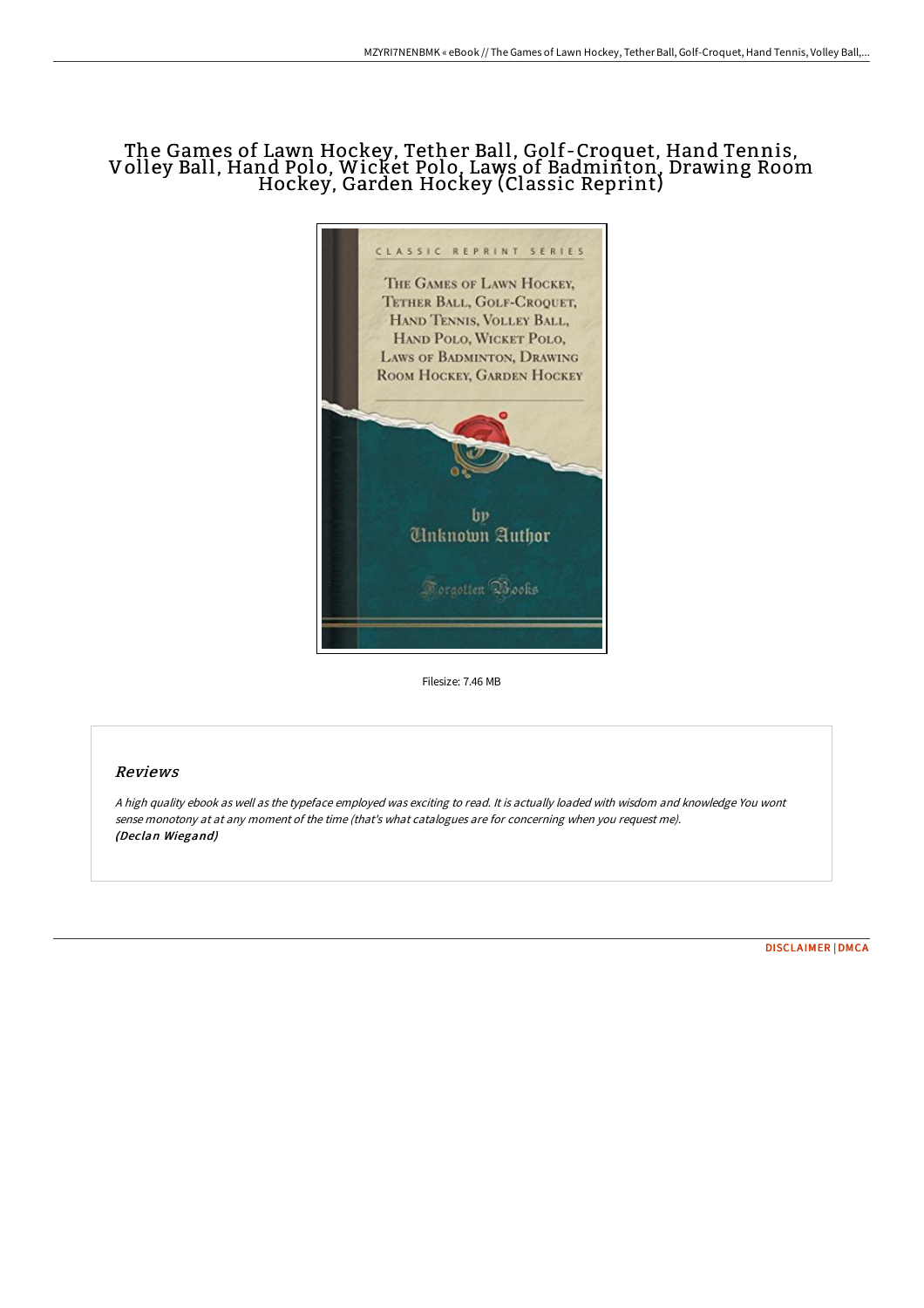## THE GAMES OF LAWN HOCKEY, TETHER BALL, GOLF-CROQUET, HAND TENNIS, VOLLEY BALL, HAND POLO, WICKET POLO, LAWS OF BADMINTON, DRAWING ROOM HOCKEY, GARDEN HOCKEY (CLASSIC REPRINT)



Forgotten Books, United States, 2015. Paperback. Book Condition: New. 229 x 152 mm. Language: English . Brand New Book \*\*\*\*\* Print on Demand \*\*\*\*\*.Excerpt from The Games of Lawn Hockey, Tether Ball, Golf-Croquet, Hand Tennis, Volley Ball, Hand Polo, Wicket Polo, Laws of Badminton, Drawing Room Hockey, Garden Hockey The writer s experience with anything resembling hockey was when, as a boy of twelve, he played the game of shinny or shinty, as it is called in some places. In this a wooden block, a stone, a ball, or anything about two inches in diameter, sufficed for a shinny, while a broom or umbrella handle or branch of a tree of suitable shape took the place of the present expensive hockey stick, with its mathematically correct curves and dimension?, and finished surface. Two large stones about three yards apart at each end of the field or vacant lot, as it usually chanced to be, served as goal marks, between which the shinny had to be forced. The number of players on each side was not limited. Every one with the gang or crowd at the time was expected to play; the more the merrier. The game was started by each side lining up at its end of the field and then sending its fleetest runner to the centre, where the shinny was placed, the side with the fastest runner getting first strike. The off-side rule was observed, shinny on your own side being the warning cry, which, if not obeyed, brought a blow across the offender s shins. Whether shinny represents a stage from which the present game of hockey evoluted, or whether it is a degenerate form of the latter, the writer is not certain. At any rate the early state of hockey in England resembled shinny, and this...

- Read The Games of Lawn Hockey, Tether Ball, [Golf-Croquet,](http://albedo.media/the-games-of-lawn-hockey-tether-ball-golf-croque.html) Hand Tennis, Volley Ball, Hand Polo, Wicket Polo, Laws of Badminton, Drawing Room Hockey, Garden Hockey (Classic Reprint) Online
- Download PDF The Games of Lawn Hockey, Tether Ball, [Golf-Croquet,](http://albedo.media/the-games-of-lawn-hockey-tether-ball-golf-croque.html) Hand Tennis, Volley Ball, Hand Polo, Wicket Polo, Laws of Badminton, Drawing Room Hockey, Garden Hockey (Classic Reprint)